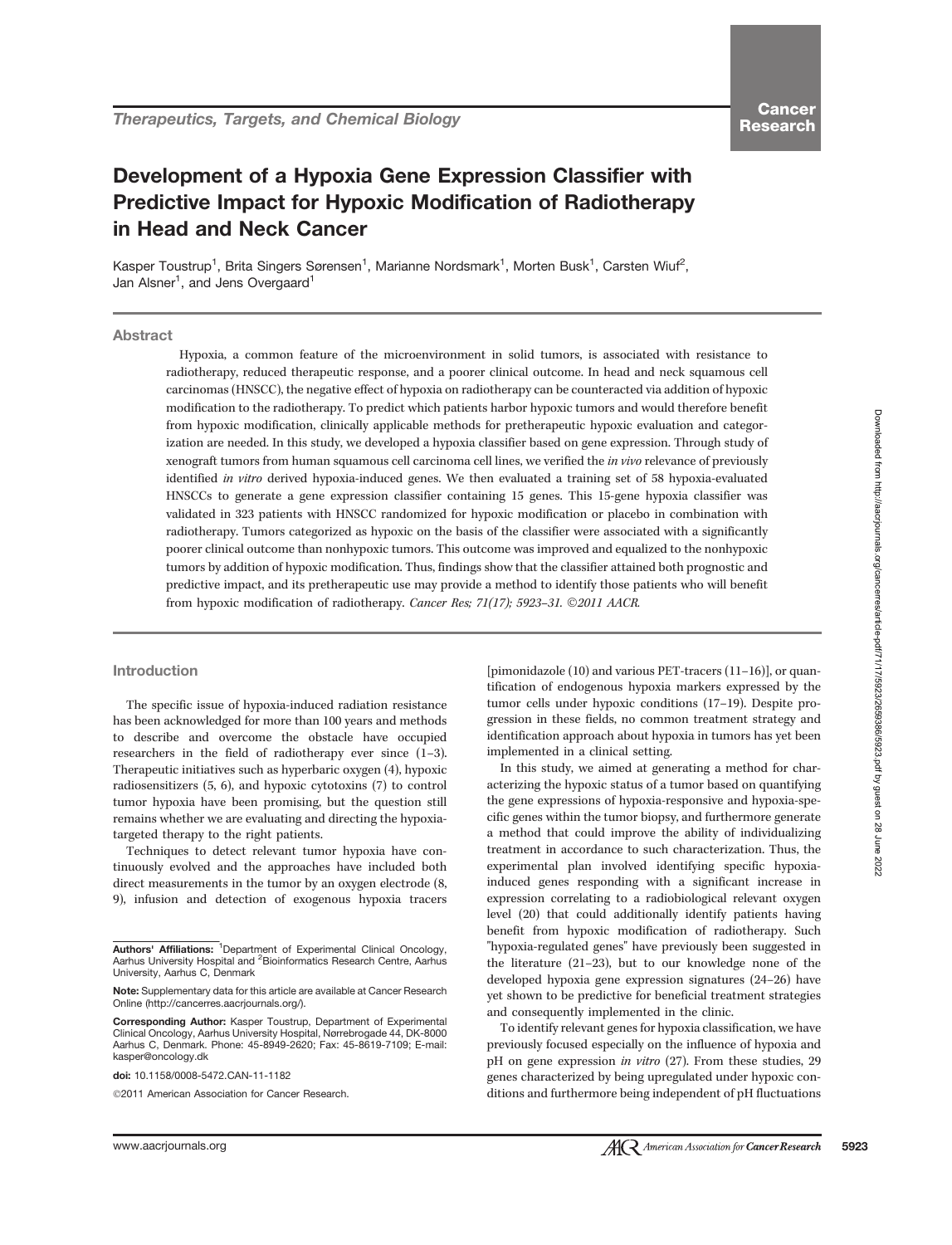were identified as potential classifier genes across a range of human squamous cell carcinoma cell lines. The identified genes were upregulated more than 2-fold under hypoxia in at least 4 of 5 cell lines. In addition, we chose to investigate and quantify the gene CA9, which has frequently been associated to hypoxia in the literature (refs. 28–30; Table 1).

We first validated the in vivo relevance of the in vitro identified genes in a xenograft study by applying the hypoxia radiotracer 18F-flouroazomycin arabinoside (FAZA) in the detection and isolation of hypoxic and nonhypoxic tumor tissue. Following gene expression quantification, we compared the genetic response in the 2 areas to detect whether an upregulation in the hypoxic area could be registered. To proceed into the clinical setting, we then developed a hypoxia classifier on gene expressions quantified from hypoxia-eval-

| Table 1. Hypoxia-responsive genes                 |                                      |                                    |
|---------------------------------------------------|--------------------------------------|------------------------------------|
| In vitro<br>derived<br>genes                      | Included in<br>hypoxia<br>classifier | <b>Function</b>                    |
| <b>ADM</b>                                        | <b>ADM</b>                           | Stress response                    |
| AK3L1                                             |                                      | Nucleotide metabolism              |
| <b>ALDOA</b>                                      | <b>ALDOA</b>                         | Glucose metabolism                 |
| ANKRD37                                           | ANKRD37                              | Protein-protein interactions       |
| ARRDC3                                            |                                      | Cell surface metabolism            |
| BNIP3                                             | BNIP3                                | Apoptosis                          |
| <b>BNIP3L</b>                                     | BNIP3L                               | Apoptosis                          |
| C3orf28                                           | C3orf28                              | <b>Unknown</b>                     |
| C18orf19                                          |                                      | Unknown                            |
| CCNG <sub>2</sub>                                 |                                      | Cell cycle regulation              |
| EGLN1                                             |                                      | Regulation of HIF-1 activity       |
| EGLN3                                             | EGLN3                                | Regulation of HIF-1 activity       |
| ERO1L                                             |                                      | Oxidoreductase                     |
| FOSL <sub>2</sub>                                 |                                      | Cell proliferation                 |
| GPI                                               |                                      | Glucose metabolism                 |
| HIG2                                              |                                      | Stress response                    |
| <b>IGFBP3</b>                                     |                                      | Cell proliferation                 |
| JMJD1A                                            |                                      | Histone demethylase                |
| KCTD11                                            | KCTD11                               | Apoptosis                          |
| LOC401152                                         |                                      | Unknown                            |
| LOX                                               | LOX                                  | Extracellular-matrix<br>metabolism |
| NDRG1                                             | NDRG1                                | Stress response                    |
| P4HA1                                             | P4HA1                                | Extracellular-matrix<br>metabolism |
| P4HA2                                             | P4HA <sub>2</sub>                    | Extracellular-matrix<br>metabolism |
| PDK1                                              | PDK1                                 | Energy metabolism                  |
| PFKFB3                                            | PFKFB3                               | Glucose metabolism                 |
| <b>RORA</b>                                       |                                      | Unknown                            |
| SLC <sub>2A1</sub>                                | SLC <sub>2A1</sub>                   | Glucose metabolism                 |
| SLC6A8                                            |                                      | Glucose metabolism                 |
| $C A 9^a$                                         |                                      | pH regulation                      |
| $a_{\text{Cana}}$ hosed as<br>ومنامسهم ويبون بمعو |                                      |                                    |

<sup>a</sup>Gene based on previous studies.

uated human tumor biopsies. This classifier contained 15 of the in vitro identified hypoxia-responsive genes that could best discriminate between "more" and "less" hypoxic human head and neck squamous cell carcinomas (HNSCC; evaluated by oxygen electrode measurements). In an independent data set, where patients were randomized for either placebo or hypoxic modification in combination with radiotherapy, we finally evaluated whether the developed 15-gene hypoxia classifier could identify patients with hypoxic tumors and thereby identify patients that would potentially benefit from hypoxic modification. Our findings indicate that with this strategy, it has been possible to develop a 15-gene hypoxia classifier, which attain both prognostic and predictive impact.

# Materials and Methods

# Biological material

In vitro experiments were based on human squamous cell carcinoma cell lines UTSCC5, UTSCC14, UTSCC15 [oral carcinoma, unknown human papilloma virus (HPV) status, established by Dr. Reidar Grenman, University of Turku, Finland, obtained from Dr. Michael Baumann],  $FADU<sub>DD</sub>$  (a subline of FaDu, an undifferentiated hypopharyngeal carcinoma, HPVnegative, obtained from Dr. Michael Baumann), and SiHa (uterine cervix carcinoma, HPV-positive, obtained from the American Type Culture Collection). Xenograft tumors for in vivo validation were generated with cell lines of UTSCC33 (oral carcinoma, unknown HPV status, established by Dr. Reidar Grenman, University of Turku, Finland, obtained from Dr. Michael Baumann), FADU<sub>DD</sub>, and SiHa. None of the cell lines have been tested and authenticated. The hypoxia classifier was generated from 58 head and neck cancer biopsies archived as formalin-fixed and paraffin-embedded samples (FFPE). The oxygen status of these tumors had previously been evaluated in accordance to the relative number of oxygen electrode measurements less than 2.5 mm Hg in their metastatic lymph nodes (9, 31, 32). To test the prognostic and predictive impact of the developed classifier, we isolated mRNA from 326 accessible archival supraglottic larynx or pharynx tumor samples (FFPE) from the randomized, double-blinded DAHANCA 5 trial (6). Gene expression could be quantified in 323 samples, and these were individually classified as either "more" or "less" hypoxic. In the original study, 414 tumors had been randomized to either placebo or hypoxic modification with nimorazole [4-[2-(5 nitro-1H-imidazol-1-yl)ethyl]morpholine] in conjunction with conventional radiotherapy (62–68 Gy, 2 Gy/fx, 5 fx/wk). Those treated with nimorazole experienced an improved outcome in comparison with those treated with placebo. There was no significant differences in terms of patient and tumor characteristics (N- and T-stage, tumor site, tumor differentiation, age, gender, HPV status) and locoregional tumor failure between the 91 patients where RNA was not accessible and the 323 patients included in the present analysis (data not shown).

### Identifying hypoxia-responsive pH-independent genes

The subjected genes were selected from the data from a previously published in vitro study, where the above-mentioned cell lines were exposed to different oxygen concentrations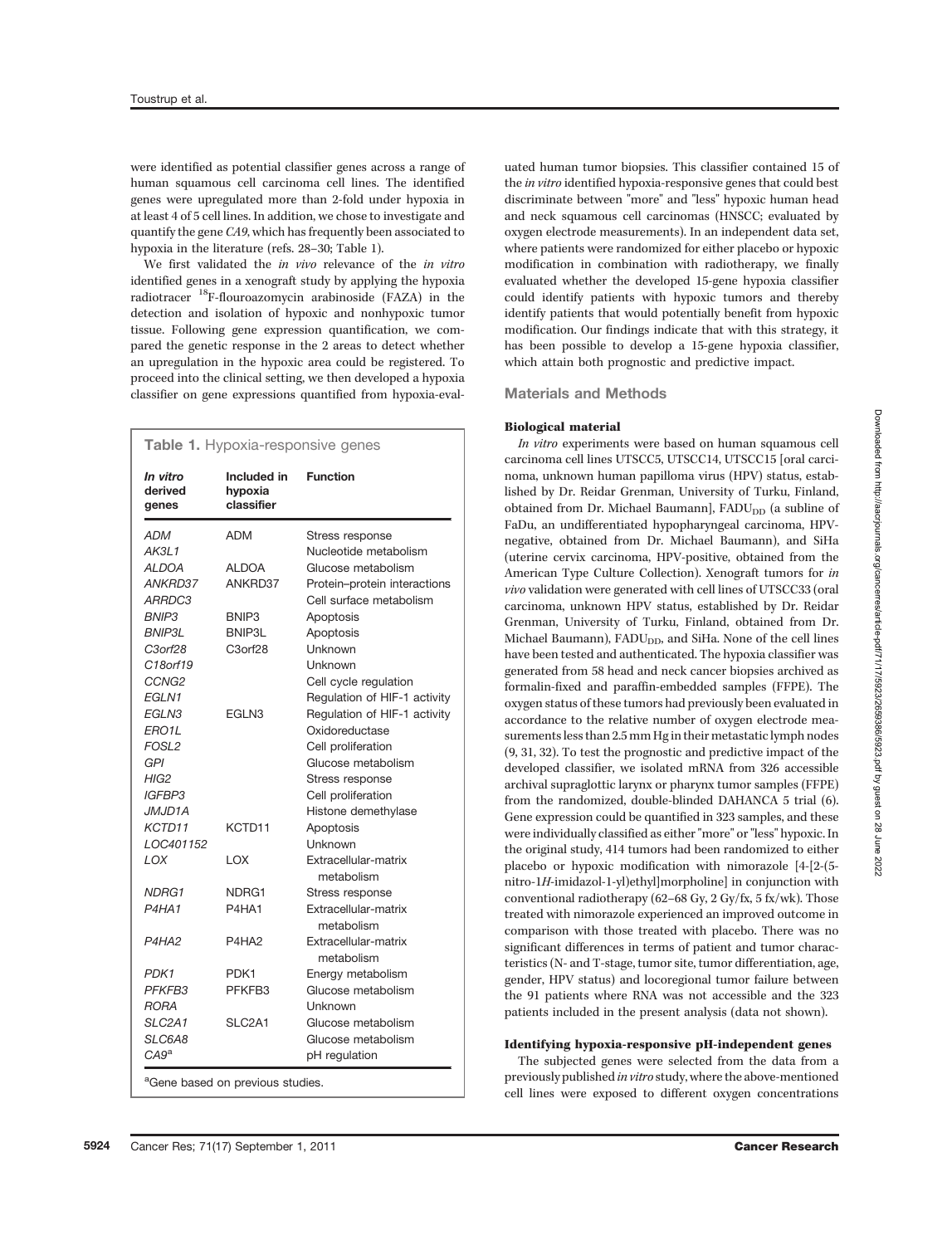and pH levels (7.5 or 6.3; ref. 27). Gene expression was analyzed with microarray (Affymetrix–Human Genome U133 Plus 2.0 Array). In addition, the expression of the pH-dependent gene CA9 was evaluated. (Fig. 1A).

### Hypoxia tracer and isolation of hypoxic xenograft tissue

In autoradiographic studies of xenograft tumors, FAZA was used as exogenous tracer revealing hypoxic tumor areas (<10 mm Hg; ref. 33). Immediately after cryosection of the excised tumor, autoradiography was carried out. This procedure was carried out at  $-20^{\circ}$ C to minimize degradation of mRNA. By demarcating FAZA-positive areas (H) and FAZA-negative areas (N) from the autoradiography a computer-assisted (ImageGauge) 1:1 template was made to describe the hypoxic status inside the tumor. Guided by hematoxylin and eosin (H&E) staining of every fifth section (Fig. 1B), necrotic areas were avoided if possible and the demarcated areas were dissected. Tissue from multiple corresponding sections, but representing each area, was pooled to achieve tissue for quantitative PCR (qPCR) quantification. Every fifth tumor section was left in total (M) before RNA extraction, cDNA preparation, and qPCR. All sections were preserved in RNA*later*-ICE at  $-80^{\circ}$ C prior to dissection.

### Gene expression quantification

RNA from fresh-frozen tissue was extracted by using RNeasy-kit (Qiagen) according to the manufacturer's instructions. RNA from FFPE tumor biopsies was extracted by using a fully automated, bead-based RNA isolation procedure (34). cDNA was generated by using the High Capacity cDNA Archive kit (Applied Biosystems; ABI) and gene expression was quantified by using qPCR. cDNA based on FFPE samples was preamplified according to the manufacturer's details (TaqMan PreAmp, ABI) before real time qPCR. To detect transcripts of interest, TaqMan Gene Expression assay (ABI) was used for all potential classifier and reference genes



Figure 1. Identifying and validating hypoxia-responsive and pH-independent genes. A, in vitro derived genes characterized by hypoxia-induced upregulation and insensitivity to pH fluctuations (except CA9). B and C, H&E and autoradiographic presentation of hypoxia tracer FAZA distribution in xenograft tumor, tracer-positive area resembling hypoxic tumor tissue (H), tracer-negative area resembling nonhypoxic tumor tissue (N), total section resembling a heterogeneous mix of hypoxic and nonhypoxic tumors tissue (M). Autoradiographic image has been optimized to enhance visualization of hypoxic areas. D, fold upregulation in hypoxic tumor area (H) compared with nonhypoxic tumor area (N). E, fold upregulation in total heterogeneous tumor section (M) compared with nonhypoxic tumor tissue (N).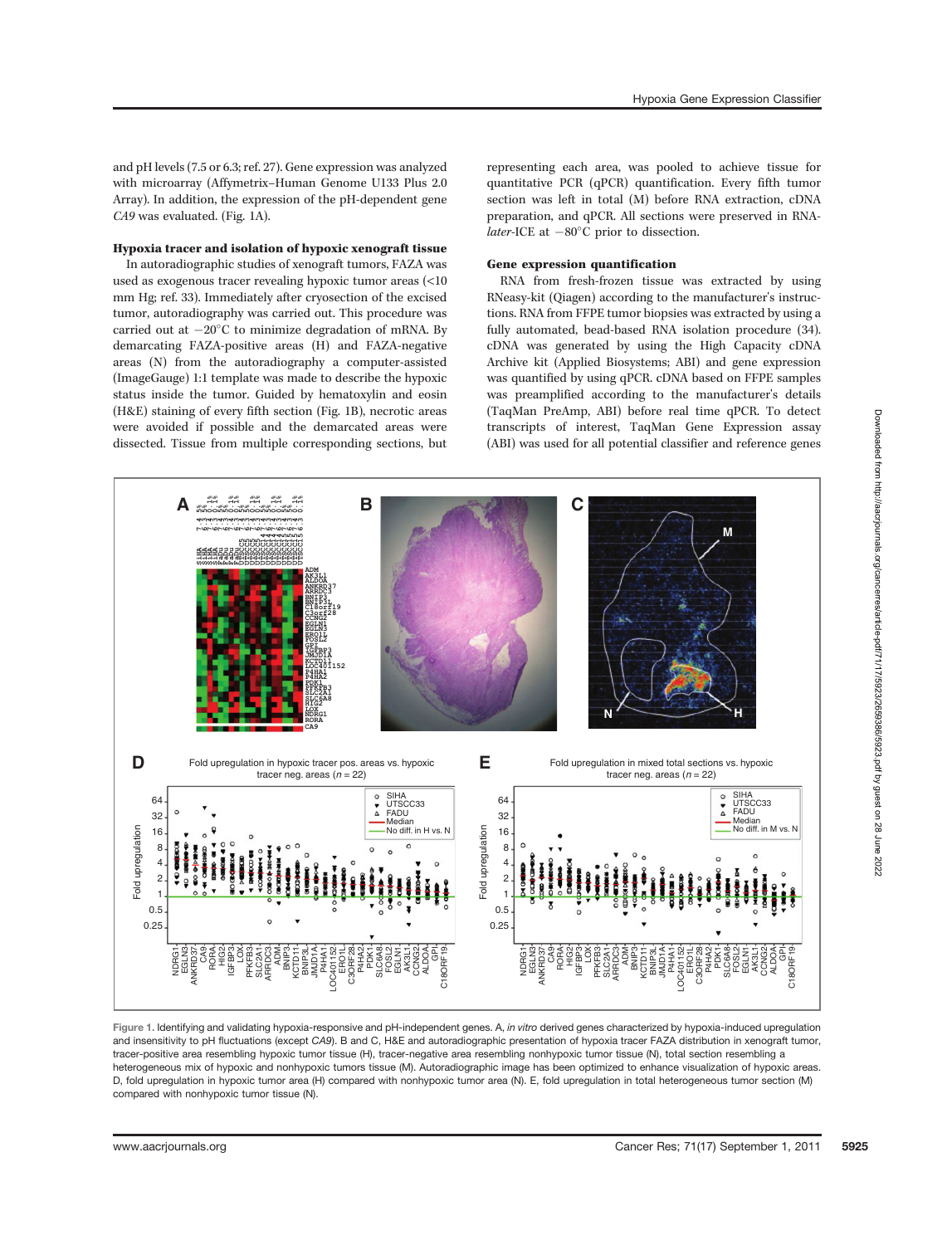(Supplementary Table S1). Reactions were carried out on an ABI Prism 7900 Sequence Detector (ABI) and in duplicate. Seven potential reference genes were analyzed: ACTR3, CHCHD1, NDFIP1, SPCS2, and TMEM85 were selected on the basis of our previous in vitro results (27); RPL37A and TFRC have previously been described (35, 36). The geNORM application available in RealTime Statminer (Intergromics) was used on the training set of 58 HNSCC samples, and 3 optimal reference genes (RPL37A, ACTR3, and NDFIP1) were selected for normalization. Data were analyzed by using Real-Time Statminer (Intergromics) and  $\Delta$ Ct values were generated by normalizing to the geometric mean of the 3 reference genes. When analyzing FFPE samples, Ct values more than 35 or with an SD more than 0.3 were dismissed and interpreted as empty wells. Gene expression levels were quantified as  $2^{-\Delta Ct}$  and log2transformed before building the classifier.

### Statistical analyses

Gene expression in the H, N, and M areas of the xenograft tumors were compared with Wilcoxon's signed rank analysis.

The prognostic impact of the 15-gene hypoxia classifier was evaluated on the placebo group of the DAHANCA 5 data set. This subgroup had been treated with radiotherapy alone (6). The predictive impact for hypoxic modification with nimorazole in conjunction with radiotherapy was evaluated by comparing the response to placebo or nimorazole among the groups classified as having "more" or "less" hypoxic tumors, respectively. A multivariable Cox proportional hazard analysis was used to evaluate the importance of independent tumor characteristics and treatment, with respect to the risk of locoregional failure. All patients were observed for at least 5 years or until death. Follow-up was completed as part of the original study. End point in the evaluation of the classifier was cumulative incidence of locoregional tumor failure defined as persistence or recurrence of the disease in the primary tumor (T site) or regional lymph nodes (N site) after radiotherapy and compared at 5 years. Death within 3 years after finalized treatment and without failure was considered a competing risk in the analysis (37). Statistical analyses were carried out with STATA 10 software. All P values are 2-sided with a level of significance at 5%.

### **Results**

### Suggested in vitro derived hypoxia-responsive genes are upregulated in hypoxic areas of in vivo xenograft tumors

To confirm the in vivo hypoxia specificity of the 30 genes, subcutaneous xenograft tumors in nude mice were established from 3 cell lines of human squamous cell carcinoma, of which 2 were used in the in vitro experiments. Before excision of the evolved tumor, mice were administered with the hypoxia tracer FAZA (33) which allowed ex vivo visualization of hypoxic tumor areas by autoradiography. A computerassisted 1:1 template of demarcated FAZA-positive and FAZA-negative areas was generated from the autoradiography to guide the dissection of hypoxic and nonhypoxic tumor tissue (Fig. 1B and C). Tissue was isolated and gene expression was quantified from each area, respectively. A Wilcoxon's signed rank analysis of the intratumor variability of gene expression measured with quantitative real-time reverse transcriptase PCR showed that all the suggested genes were significantly upregulated in hypoxic tumor areas (H) compared with nonhypoxic tumor areas (N; Fig. 1D). To mimic the clinical scenario where biopsies may include both well-oxygenated and hypoxic areas, we also compared the gene expression from nonhypoxic tumor areas with the gene expression in total neighbor sections (M) that represented more heterogeneous tissue material. With this, we expected to verify whether the hypoxia-induced upregulation would be traceable in terms of gene expression, irrespective of being quantified from a mix of both hypoxic and nonhypoxic tumor areas. We found all but 3 genes to be significantly upregulated (Fig. 1E), which supported their potential role as hypoxic markers.

### Generation of a hypoxia classifier with prognostic impact included 15 hypoxia-responsive genes

Identification of the most informative genes for relevant hypoxia classification in human biopsies was carried out by quantifying gene expression in 58 head and neck cancer biopsies that had previously been hypoxia evaluated and ranked in accordance to oxygen electrode measurements in their metastatic neck nodes (9, 31, 32). In the effort of building the hypoxia classifier we separated and categorized the 58 tumors constituting the training set into a "more" hypoxic group containing the 10 tumors with the highest frequency of low oxygen electrode measurements and a "less" hypoxic group containing the remaining 48 tumors (Fig. 2A). With this split of the hypoxia-ranked tumors, we obtained 2 groups with the largest possible distance between mean gene expression levels among the groups and thereby the greatest discrimination in terms of gene expression. In short, the separation of the tumors into these 2 groups was determined by the ratio of between to within variations  $(B/W)$  in expression levels (see Supplementary Data on classification). We obtained the highest B/W ratios when the "more" hypoxic group consisted of the 10 most hypoxic tumors (Fig. 2B). Subsequently, an independent tumor would be classified as belonging to the predefined group ("more" or "less" hypoxic), where the distance from the gene expression level of the independent tumor and to the mean gene expression level of the predefined group was lowest (Supplementary Data on classification; Supplementary Table S2).

We then determined the number of genes to constitute the most optimal classifier. By use of a "leave one out" crossvalidation approach (38), each sample from the training set was classified, one by one, as belonging to either of the 2 groups. The classification was based on all samples from the training set, excluding the sample being classified. Each of the 58 samples was then classified with combinations of the 30, 29, 28, and so on best separating genes. We found that a combination of 15 genes was optimal to classify the highest number of tumors into the same group as they were predefined into (Fig. 2C). As the final classifier, we chose the 15 candidate genes (Table 1) that were present with the highest frequency in the 58 "leave one out" classifications with a 15-gene classifier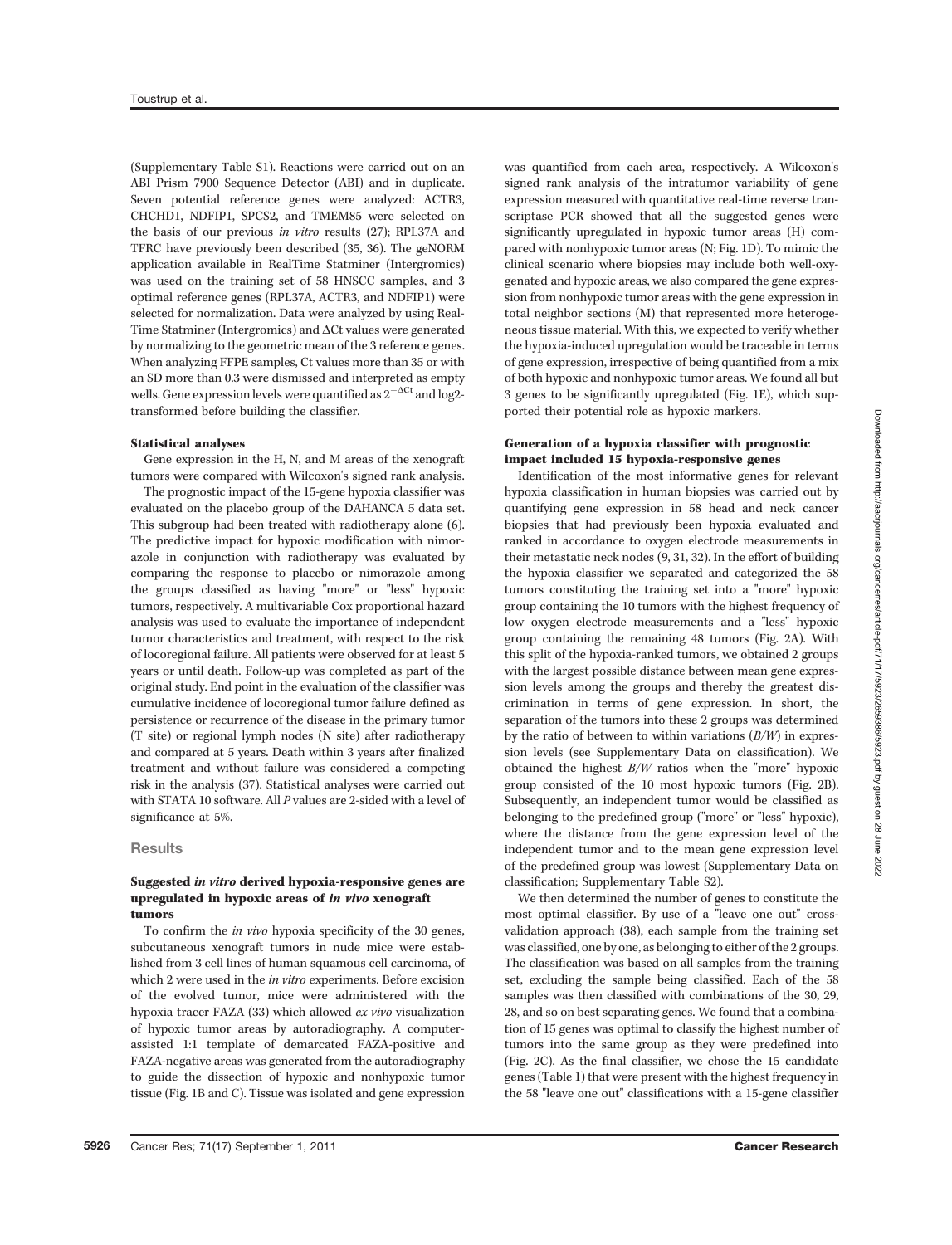Figure 2. Development and evaluation of the 15-gene hypoxia gene expression classifier. A, the predefined "more" and "less" hypoxic tumors based on hypoxia evaluation with oxygen electrode in metastatic lymph nodes. B, basis for the predefined grouping was founded on the most optimal ability to discriminate among the predefined groups, in terms of gene expression (B/W ratio). C, number of genes included in the classifier and the ability to classify tumor samples into the same group as they were predefined into, in the "leave one out" (LOO) cross-validation analysis. D, the most frequently present genes in a 15-gene hypoxia classifier. E, cumulative incidence of locoregional tumor failure in 156 independent head and neck cancer patients treated with conventional radiotherapy alone and separated into "more" and "less" hypoxic tumors by the 15-gene hypoxia classifier.



(Fig. 2D). To verify the prognostic relevance of the developed 15-gene hypoxia classifier, we categorized the 156 HNSCC biopsies from patients in the placebo group of the DAHANCA 5 trial as either "more" or "less" hypoxic. These patients had been treated with conventional radiotherapy and without hypoxic modification. The prognostic value is illustrated in Figure 2E, where patients categorized as having "more" hypoxic tumors suffered a significantly higher cumulative incidence of locoregional failure at 5 years as compared with patients categorized as "less" hypoxic (79% vs. 54%,  $P = 0.001$ ).

## The 15-gene hypoxia classifier predicts for hypoxic modification of radiotherapy with the radiosensitizer nimorazole

To test the classifiers potential for predicting which tumors could benefit from hypoxic modification of radiotherapy with nitroimidazoles, we applied the 15-gene classifier on 323 HNSCC biopsies from patients enrolled in the DAHANCA 5 trial. These patients had been randomized to either placebo or hypoxic modification with nimorazole in conjunction with conventional radiotherapy (6). Overall, the hypoxia classifier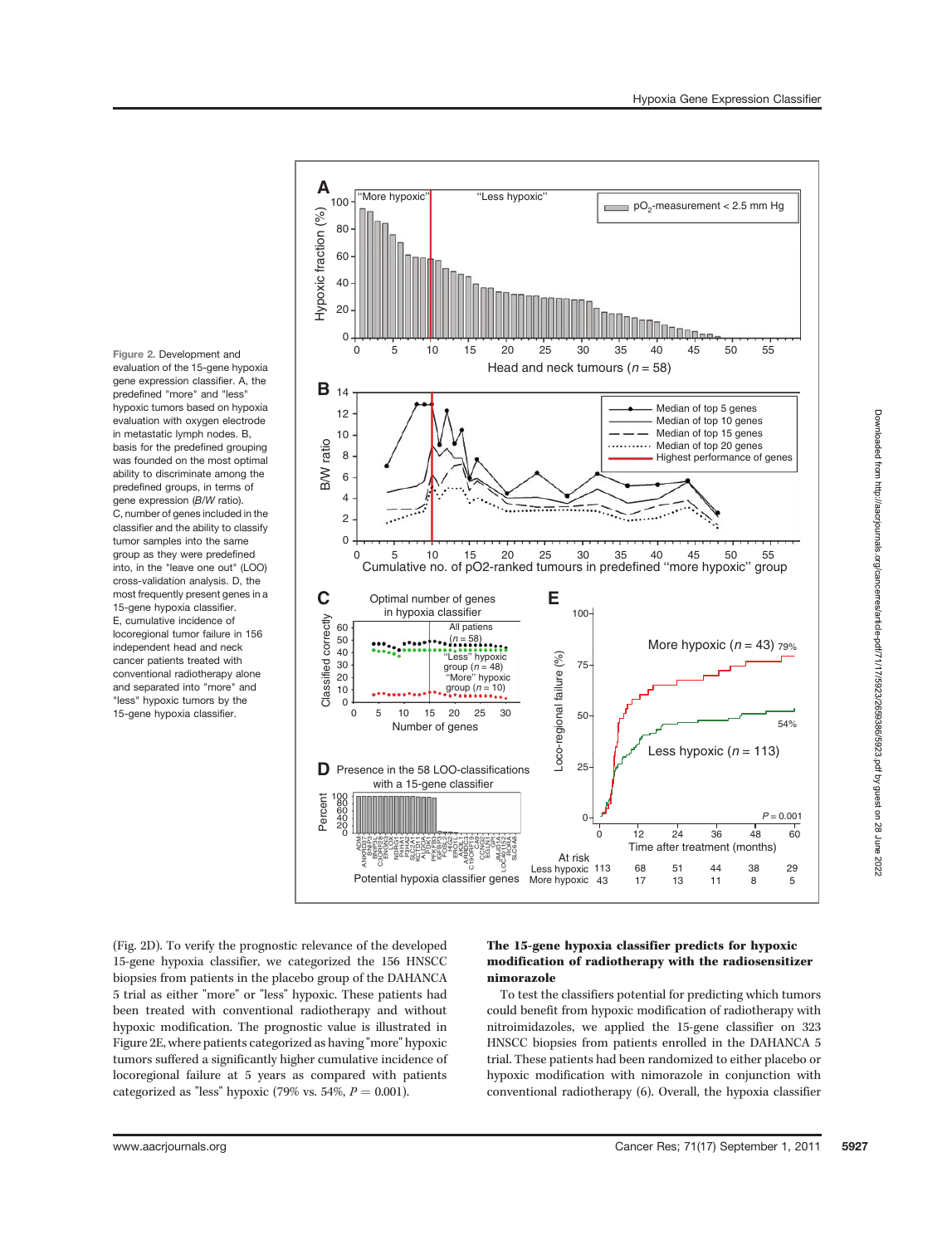categorized 114 tumors (35%) as "more" hypoxic and 209 tumors (65%) as "less" hypoxic. In the group classified as "more" hypoxic (Fig. 3A), those treated with nimorazole in conjunction with radiotherapy carried a significantly reduced cumulative incidence of locoregional tumor failure after 5 years when compared with those treated with placebo and radiotherapy (46% vs. 79%,  $P = 0.0001$ ). In the group classified as "less" hypoxic (Fig. 3B), we observed a uniform prognosis in



Figure 3. Prognostic and predictive impact of the 15-gene hypoxia gene expression classifier. A, cumulative incidence of locoregional tumor failure in the group categorized as having "more" hypoxic tumors randomized for placebo or nimorazole in conjunction with radiotherapy. B, cumulative incidence of locoregional tumor failure in the group categorized as having "less" hypoxic tumors randomized for placebo or nimorazole in conjunction with radiotherapy.

terms of cumulative incidence of locoregional tumor failure  $(46\% \text{ vs. } 54\%, P = 0.28)$ , irrespective of whether the patient had been treated with nimorazole or placebo in conjunction with the radiotherapy. This indicated a beneficial effect of additive treatment with nimorazole that was restricted to those tumors classified as "more" hypoxic. A Cox proportional hazards analysis for risk of locoregional failure was carried out. The following parameters were included in the model: 15-gene classification ("more" vs. "less" hypoxic), nodal status (N-positive vs. N-negative), tumor stage (T3-4 vs. T1-2), hypoxic modification (nimorazole vs. placebo), HPV status (p16-positive vs. p16-negative), gender (male vs. female), and age ( $\leq 60$  vs.  $\geq 60$ ). The 15-gene classifier was found to have independent prognostic importance with an HR of 1.41 (95% CI, 1.03–1.94). A test for interaction showed that the response to nimorazole was significantly different in the "more" hypoxic tumors compared with the response in the "less" hypoxic tumors ( $P = 0.003$ ). In a separate multivariate analysis, nimorazole was an independent factor associated with good prognosis in "more" hypoxic tumors (HR  $= 0.42$ ; 95% CI, 0.25– 0.68), whereas there was no significant effect of hypoxic modification with nimorazole in "less" hypoxic tumors (HR  $= 0.98$ ; 95% CI, 0.67-1.44).

### **Discussion**

In principle, there are at least 3 different methods to measure hypoxic status of a tumor: the physical approach, with an oxygen sensing electrode inserted into the tumor (39); a metabolic approach with preinjection and visualization of metabolically bound exogenous hypoxia tracers (10, 14, 33); or the more biology-driven approach characterized by the measurement of one or more endogenous genes being expressed under hypoxic conditions in the tumor (17, 28). Despite negative influence of hypoxia on the outcome of HNSCC after radiotherapy and despite evidence that modification of hypoxia can benefit the patients with hypoxic tumors (3, 6), such methods for pretheraputic hypoxic tumor evaluation have not yet been implemented in the clinical setting. This is probably due to an understandable combination of disadvantages either in the form of physical inconveniencies, need for preinjection of tracer, or a lack of sensitivity or specificity of the hypoxia markers (17). In this project we tried to apply the advantages of 2 of these previously established methods to measure hypoxia to refine and improve the third approach into a more clinically relevant and applicable form. Thus, we developed a hypoxia gene expression classifier enabling us to characterize an independent tumor as either "more" or "less" hypoxic, based on the quantification of hypoxia-responsive genes in the tumor biopsy.

The initially suggested potential classifier genes were characterized by being upregulated under hypoxic conditions and furthermore independent of pH fluctuations in the previous in vitro studies (27). The pH parameter was included as studies have shown that hypoxia-induced genes can also be regulated by other factors such as inflammation and pH fluctuations (17, 36, 40). Therefore, independency to one or more of these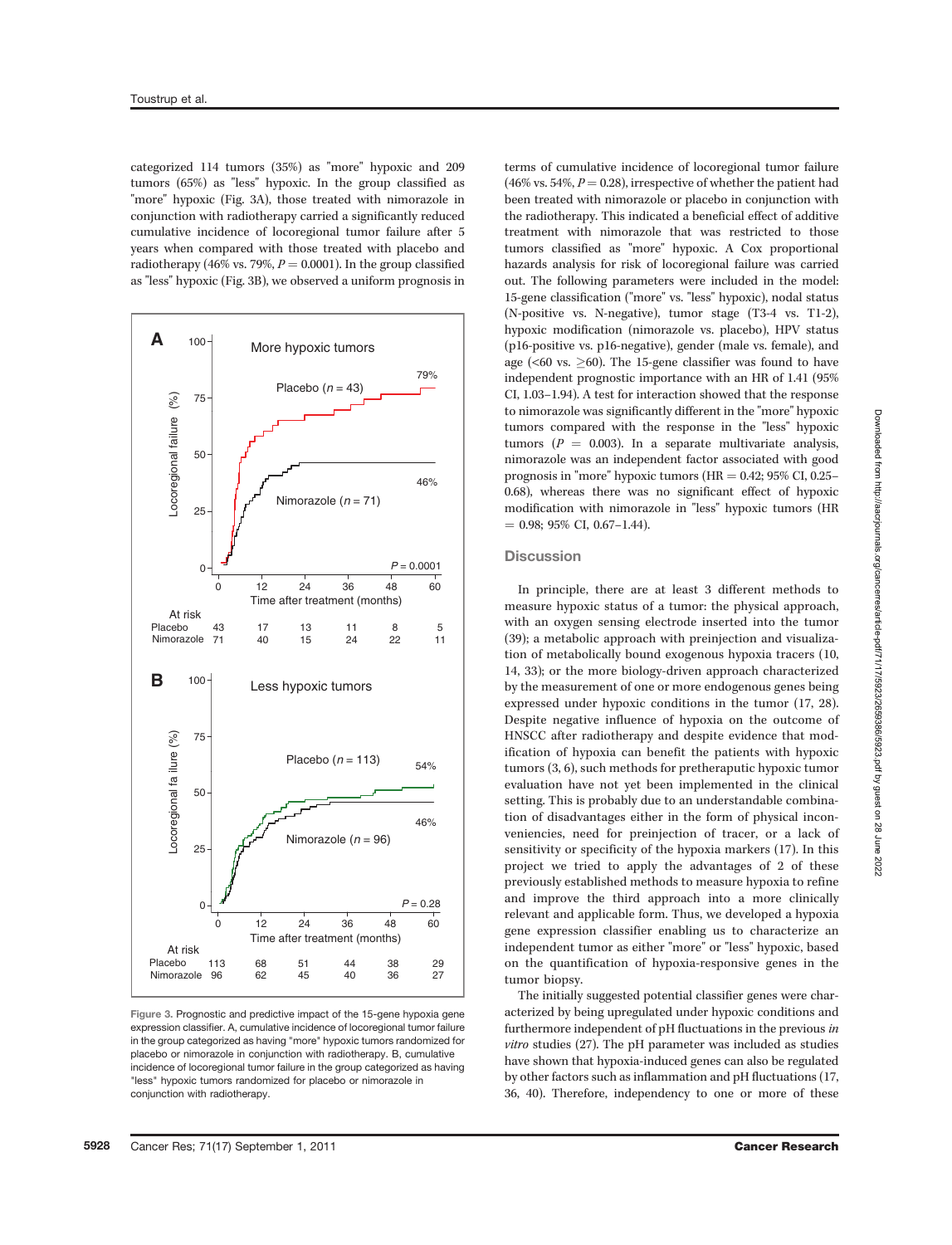factors could hypothetically improve the hypoxia specificity of the gene in question. To improve the clinical applicability and the choice of potentially predictive genes contained in a hypoxia-specific signature/classifier, we aimed at identifying hypoxia-induced and pH-independent genes. In addition to the pH-independent genes, we also chose to evaluate the pHdependent gene CA9 due to its frequent linkage to hypoxia in the literature (41–43).

At first, we verified that the genes being upregulated under hypoxic in vitro conditions were also upregulated in hypoxic areas of in vivo xenograft tumors (Fig. 1D). Furthermore the hypoxia-induced gene expression could also be measured from total xenograft sections which resembled tumor biopsies (Fig. 1E). We therefore believe that these genes can be used as indicators of clinically relevant hypoxia. We also registered that although 27 of the genes were significantly upregulated in the total sections compared with the nonhypoxic tumor tissue, the magnitude of upregulation varied considerably. Thus, a fraction of the suggested genes probably carried more hypoxia-specific information than all of the genes together. In a recent study by Marotta and colleagues (22), a comparable xenograft approach was applied in the description of in vitro versus in vivo hypoxia-responsive genes in a single gliosarcoma model. Few genes were common to the 2 growth conditions, and in general they found striking differences between the global in vitro and in vivo hypoxic mRNA profiles. In contrast to Marotta and colleagues, we did not aim at identifying a new set of in vivo generated hypoxia-responsive genes through an explorative supervised cDNA microarray analysis in a xenograft study, but used it as an in vivo verification of the hypoxia-induced upregulation already observed in the previous in vitro studies. Furthermore, the genes from our in vitro studies were selected on the basis of several different cell lines, and this probably explains why we in general observe a good correlation between our in vitro and in vivo settings. Interestingly, 13 of the 30 suggested hypoxiaresponsive genes included in our study were also identified either in the in vitro or the in vivo studies from the Marotta and colleagues. This supports the idea that common hypoxiainduced genes can be used to evaluate hypoxia in different tumor sites (26).

In contrast to previous studies on hypoxia gene expression classifiers, we wanted to build a classifier based on the hypoxic status of the tumors. We therefore developed the final 15-gene classifier in a training set of 58 HNSCC tumors that were evaluated and ranked according to the number of low oxygenelectrode measurements of their metastatic neck nodes (31, 32, 44). We also wished to develop a robust classifier that can be used routinely to classify individual FFPE tumor biopsies. Compared with the previously published hypoxia signatures (22, 24–26) we identified some genes that are in common. In the most comprehensive study, Buffa and colleagues used a network-based approach involving both coexpression networks and gene set enrichment analysis to identify a gene expression signature that correlates with prognosis across different tumor sites (26). That there is some overlap between the genes identified by these very different approaches supports the use of gene expression as a global marker for

hypoxia. However, because of the difference between the approaches, we would also expect to find genes that are not in common. First, we did not develop the classifier on the basis of its prognostic value, but solely on the association with hypoxic status in the tumor. Second, some of the coexpression networks in the network-based approach include CA9 (25, 26). Although CA9 failed in our in vitro analysis which generally excluded pH-dependent genes, we chose to include it in the analysis. In the xenograft study, CA9 was indeed upregulated in hypoxic areas consistent with the findings by Marotta and colleagues (22). However, CA9 was not correlated to the hypoxic status of the tumors in the training set, and is not among the genes in the final 15-gene classifier. Finally, we have specifically focused on test genes and reference genes that can be measured robustly in FFPE samples and where gene expression measurements in an unknown sample can be used directly to classify the tumor in a clinical setting. Although the samples in the validation set were 20 to 24 years old, we could successfully classify 323 of 326 tumors. Whether these exact classification levels can be directly applied to tumors of other cellular origin still remains to be examined.

The relevance of the classification levels in HNSCC was tested when classifying the 323 patients from the DAHANCA 5 trial as either "more" or "less" hypoxic. This validation set was unique as both prognostic and predictive evaluation was possible. We verified the prognostic relevance of the classifier by focusing on the outcome of the classified tumors in the placebo group. These tumors were treated with radiotherapy alone. We observed a significantly poorer outcome of those tumors classified as "more" hypoxic, when compared with the "less" hypoxic tumors (Fig. 2E). We believe this difference can be explained by a more pronounced resistance to radiotherapy in the "more" hypoxic tumors, thus a less efficient treatment response.

By including those randomized for hypoxic modification in the analysis, we also showed the predictive impact of the classifier. Those tumors classified as "more" hypoxic responded significantly better to the radiosensitizer nimorazole than compared with those classified as "less" hypoxic (Fig. 3A and B). This was confirmed in a multivariate analysis. Thus, we conclude that when quantifying the expression of hypoxia-induced genes in the tumor biopsy, the classifier identifies a subgroup of candidate HNSCC patients for hypoxic modification of radiotherapy. Therefore, the 15-gene hypoxia classifier attains both prognostic and predictive potential and suggests that hypoxic modification of radiotherapy should only be tailored to a subgroup of patients with gene expression classified "more" hypoxic tumors.

### Disclosure of Potential Conflicts of Interest

No potential conflicts of interest were disclosed.

### Acknowledgments

Cell lines were obtained courtesy of Dr. Reidar Grenman and Dr. Michael Baumann. We thank I.M. Thuesen, B. Kierkegaard, A. Baden, and M. Johansen for technical assistance.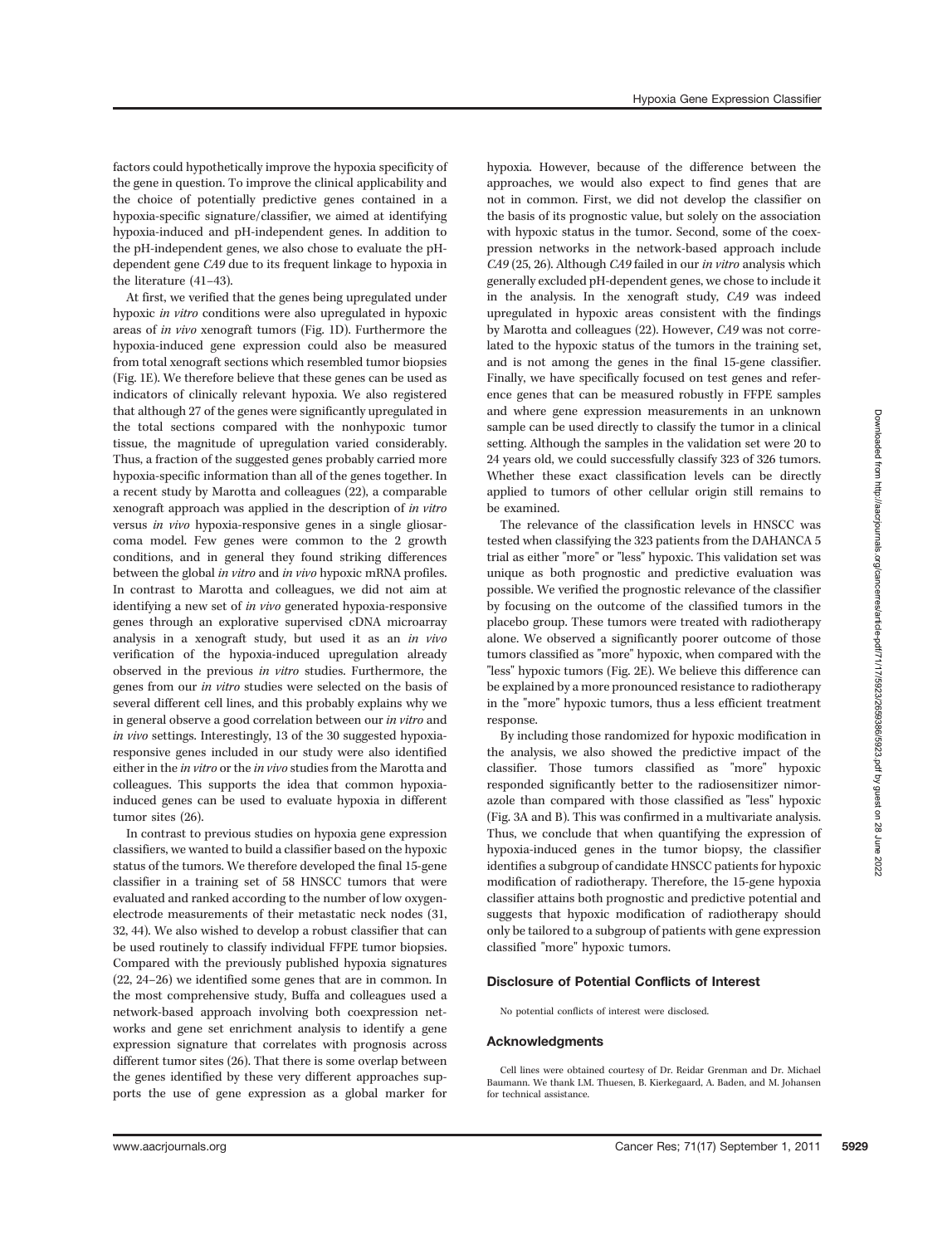### Grant Support

The work was supported by grants from the Danish Cancer Society, the Danish Medical Research Council, the Danish Council for Strategic Research, the EC FP7 project METOXIA, and CIRRO—the Lundbeck Foundation Centre for Interventional Research in Radiation Oncology.

### References

- 1. Nordsmark M, Bentzen SM, Rudat V, Brizel D, Lartigau E, Stadler P, et al. Prognostic value of tumor oxygenation in 397 head and neck tumors after primary radiation therapy. An international multi-center study. Radiother Oncol 2005;77:18–24.
- 2. Overgaard J. Hypoxic radiosensitization: adored and ignored. J Clin Oncol 2007;25:4066–74.
- 3. Overgaard J. Hypoxic modification of radiotherapy in squamous cell carcinoma of the head and neck—a systematic review and metaanalysis. Radiother Oncol 2011[Epub ahead of print].
- 4. Mayer R, Hamilton-Farrell MR, van der Kleij AJ, Schmutz J, Granstrom G, Sicko Z, et al. Hyperbaric oxygen and radiotherapy. Strahlenther Onkol 2005;181:113–23.
- 5. Overgaard J. Clinical evaluation of nitroimidazoles as modifiers of hypoxia in solid tumors. Oncol Res 1994;6:509–18.
- 6. Overgaard J, Hansen HS, Overgaard M, Bastholt L, Berthelsen A, Specht L, et al. A randomized double-blind phase III study of nimorazole as a hypoxic radiosensitizer of primary radiotherapy in supraglottic larynx and pharynx carcinoma. Results of the Danish Head and Neck Cancer Study (DAHANCA) Protocol 5-85. Radiother Oncol 1998;46:135–46.
- 7. Brown JM. SR 4233 (tirapazamine): a new anticancer drug exploiting hypoxia in solid tumours. Br J Cancer 1993;67:1163–70.
- 8. Nordsmark M, Bentzen SM, Overgaard J. Measurement of human tumour oxygenation status by a polarographic needle electrode. An analysis of inter- and intratumour heterogeneity. Acta Oncol 1994;33:383–9.
- 9. Nordsmark M, Overgaard J. Tumor hypoxia is independent of hemoglobin and prognostic for loco-regional tumor control after primary radiotherapy in advanced head and neck cancer. Acta Oncol 2004;43:396–403.
- 10. Raleigh JA, Chou SC, Arteel GE, Horsman MR. Comparisons among pimonidazole binding, oxygen electrode measurements, and radiation response in C3H mouse tumors. Radiat Res 1999;151:580–9.
- 11. Kaanders JH, Wijffels KI, Marres HA, Ljungkvist AS, Pop LA, van den Hoogen FJ, et al. Pimonidazole binding and tumor vascularity predict for treatment outcome in head and neck cancer. Cancer Res 2002;62:7066–74.
- 12. Rischin D, Hicks RJ, Fisher R, Binns D, Corry J, Porceddu S, et al. Prognostic significance of [18F]-misonidazole positron emission tomography-detected tumor hypoxia in patients with advanced head and neck cancer randomly assigned to chemoradiation with or without tirapazamine: a substudy of Trans-Tasman Radiation Oncology Group Study 98.02. J Clin Oncol 2006;24:2098–104.
- 13. Mortensen LS, Buus S, Nordsmark M, Bentzen L, Munk OL, Keiding S, et al. Identifying hypoxia in human tumors: a correlation study between 18F-FMISO PET and the Eppendorf oxygen-sensitive electrode. Acta Oncol 2010;49:934–40.
- 14. Gross M, Karbach U, Groebe K, Franko A, Mueller-Klieser W. Calibration of misonidazole labelling by simultaneous measurement of oxygen tension and labeling density in multicellular spheroids. Int J Cancer 1995;567–73.
- 15. Evans SM, Hahn S, Pook DR, Jenkins WT, Chalian AA, Zhang P, et al. Detection of hypoxia in human squamous cell carcinoma by EF5 binding. Cancer Res 2000;60:2018–24.
- 16. Isa AY, Ward TH, West CM, Slevin NJ, Homer JJ. Hypoxia in head and neck cancer. Br J Radiol 2006;79:791–8.
- 17. Moon EJ, Brizel DM, Chi JT, Dewhirst MW. The potential role of intrinsic hypoxia markers as prognostic variables in cancer. Antioxid Redox Signal 2007;9:1237–94.
- 18. Le QT, Courter D. Clinical biomarkers for hypoxia targeting. Cancer Metastasis Rev 2008;27:351–62.

The costs of publication of this article were defrayed in part by the payment of page charges. This article must therefore be hereby marked advertisement in accordance with 18 U.S.C. Section 1734 solely to indicate this fact.

Received April 7, 2011; revised June 5, 2011; accepted July 1, 2011; published OnlineFirst August 16, 2011.

- 19. Overgaard J, Eriksen JG, Nordsmark M, Alsner J, Horsman MR. Plasma osteopontin, hypoxia, and response to the hypoxia sensitiser nimorazole in radiotherapy of head and neck cancer: results from the DAHANCA 5 randomised double-blind placebo-controlled trial. Lancet Oncol 2005;6:757–64.
- 20. Sørensen BS, Hao J, Overgaard J, Vorum H, Honore B, Alsner J, et al. Influence of oxygen concentration and pH on expression of hypoxia induced genes. Radiother Oncol 2005;76:187–93.
- 21. Erler JT, Bennewith KL, Nicolau M, Dornhofer N, Kong C, Le QT, et al. Lysyl oxidase is essential for hypoxia-induced metastasis. Nature 2006;440:1222–6.
- 22. Marotta D, Karar J, Jenkins WT, Kumanova M, Jenkins KW, Tobias JW, et al. In vivo profiling of hypoxic gene expression in gliomas using the hypoxia marker EF5 and laser-capture microdissection. Cancer Res 2011;71:779–89.
- 23. Le QT, Harris J, Magliocco AM, Kong CS, Diaz R, Shin B, et al. Validation of lysyl oxidase as a prognostic marker for metastasis and survival in head and neck squamous cell carcinoma: Radiation Therapy Oncology Group trial 90-03. J Clin Oncol 2009;27:4281–6.
- 24. Chi JT, Wang Z, Nuyten DS, Rodriguez EH, Schaner ME, Salim A, et al. Gene expression programs in response to hypoxia: cell type specificity and prognostic significance in human cancers. PLoS Med 2006;3:e47.
- 25. Winter SC, Buffa FM, Silva P, Miller C, Valentine HR, Turley H, et al. Relation of a hypoxia metagene derived from head and neck cancer to prognosis of multiple cancers. Cancer Res 2007;67:3441–9.
- 26. Buffa FM, Harris AL, West CM, Miller CJ. Large meta-analysis of multiple cancers reveals a common, compact and highly prognostic hypoxia metagene. Br J Cancer 2010;102:428–35.
- 27. Sørensen BS, Toustrup K, Horsman MR, Overgaard J, Alsner J. Identifying pH independent hypoxia induced genes in human squamous cell carcinomas in vitro. Acta Oncol 2010;49:895–905.
- 28. Vordermark D, Brown JM. Endogenous markers of tumor hypoxia predictors of clinical radiation resistance?Strahlenther Onkol 2003;179:801–11.
- 29. Le QT, Kong C, Lavori PW, O'byrne K, Erler JT, Huang X, et al. Expression and prognostic significance of a panel of tissue hypoxia markers in head-and-neck squamous cell carcinomas. Int J Radiat Oncol Biol Phys 2007;69:167–75.
- 30. Eriksen JG, Overgaard J. Lack of prognostic and predictive value of CA IX in radiotherapy of squamous cell carcinoma of the head and neck with known modifiable hypoxia: an evaluation of the DAHANCA 5 study. Radiother Oncol 2007;83:383–8.
- 31. Nordsmark M, Overgaard J. A confirmatory prognostic study on oxygenation status and loco-regional control in advanced head and neck squamous cell carcinoma treated by radiation therapy. Radiother Oncol 2000;57:39–43.
- 32. Nordsmark M, Overgaard M, Overgaard J. Pretreatment oxygenation predicts radiation response in advanced squamous cell carcinoma of the head and neck. Radiother Oncol 1996;41:31–9.
- 33. Busk M, Horsman MR, Jakobsen S, Bussink J, van der KA, Overgaard J. Cellular uptake of PET tracers of glucose metabolism and hypoxia and their linkage. Eur J Nucl Med Mol Imaging 2008;35:2294–303.
- 34. Bohmann K, Hennig G, Rogel U, Poremba C, Mueller BM, Fritz P, et al. RNA extraction from archival formalin-fixed paraffin-embedded tissue: a comparison of manual, semiautomated, and fully automated purification methods. Clin Chem 2009;55:1719–27.
- 35. Hennig G, Gehrmann M, Stropp U, Brauch H, Fritz P, Eichelbaum M, et al. Automated extraction of DNA and RNA from a single formalin-fixed paraffin-embedded tissue section for analysis of both single-nucleotide polymorphisms and mRNA expression. Clin Chem 2010;56:1845–53.